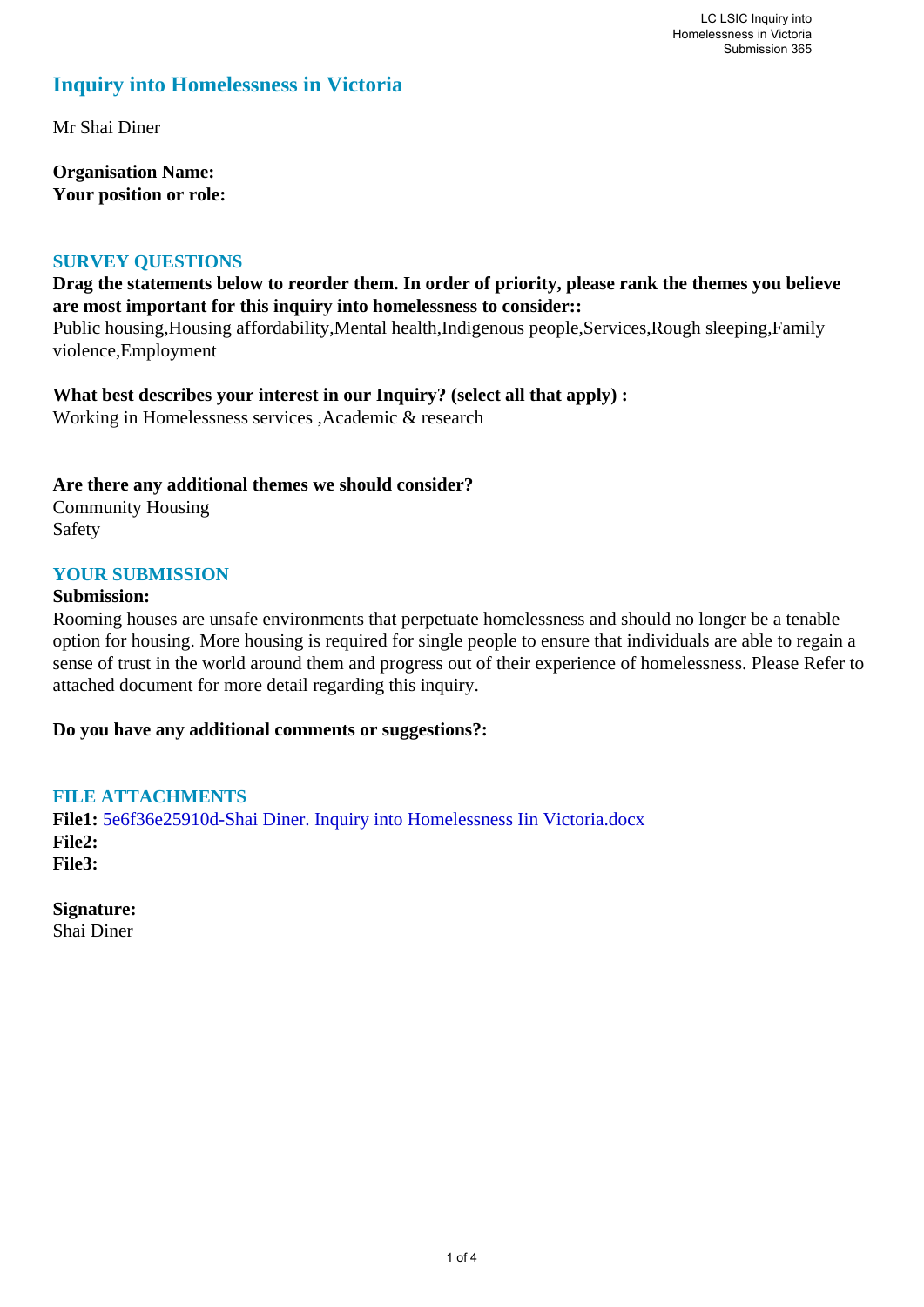# On the Changing Nature and Scale of Homelessness across Victoria

Rooming houses have been a key component of the housing sector for the last four decades, originally set up to house the working class, as well as single and married tradesmen or visitors to a city (Greenhalgh *et al.*, 2004). The 1960's and 70's period saw a large increase in people moving away from rooming houses to self‐contained units (Archer, 2009), leaving rooming houses to become a place for economically marginalised populations. (Dalton *et al.*, 2015). This was further exacerbated by the de‐institutionalisation of large institutions, resulting in an increase of rooming house residents to accommodate people leaving state care and the criminal justice systems (Greenhalgh et al., 2004). Rooming houses, although originally regarded as stable accommodation, have become a central part of housing people who are experiencing homelessness.

Although rooming houses have been previously viewed in a positive light as providing a safe and suitable housing environment for people experiencing homelessness, the current research suggests that rooming houses are quite the opposite ‐ unsafe environments, and in turn perpetuating homelessness. Rooming houses are still offered as part of the temporary housing continuum for people experiencing homelessness; however by keeping rooming houses in the mix, residents are experiencing unstable living environments by being moved from one homeless environment to another. Due to the limited number of rooming houses being upgraded to self-contained housing, these people have no option other than to be placed into rooming houses. The lack of upgrading rooming houses mainly occurs for two reasons: (1) difficulty in obtaining funds to upgrade rooming houses to self-contained units, (2) an organisational believe that rooming houses are the best housing for people who have experienced homelessness and people actually want to live in rooming houses. Although the latter point may be true for a select few of people, the research I have conducted, and my work experience in the industry for 5 years has suggested that this is not accurate.

It is also important to note that housing organisations often place people who are experiencing homelessness into rooming houses, whilst placing people who require affordable housing into selfcontained units, resulting in people who need housing the most are missing out.

Rooming houses are unsafe environments that perpetuate homelessness and should no longer be a tenable option for housing. More housing is required for single people to ensure that individuals are able to regain a sense of trust in the world around them and progress out of their experience of homelessness. There is very little research into rooming houses and the problems that are associated with the rooming houses.

Below are three case studies of suggesting the problems that happen in rooming houses:

# Case Study:

## Reed – (Diner 2019)

Reed<sup>1</sup> is a 50-year-old male, who migrated to Australia in his late 30's. Strenuous work conditions and severe mental health concerns saw Reed lose his employment. Although he had some back‐up money to help pay his rent, he eventually had to move out of his place because he could no longer afford it. After couch surfing for a year, he sought out alternative accommodation. He spent roughly two years in private rooming houses before contacting South Port Community Housing Group Inc

<sup>1</sup> Pseudonym used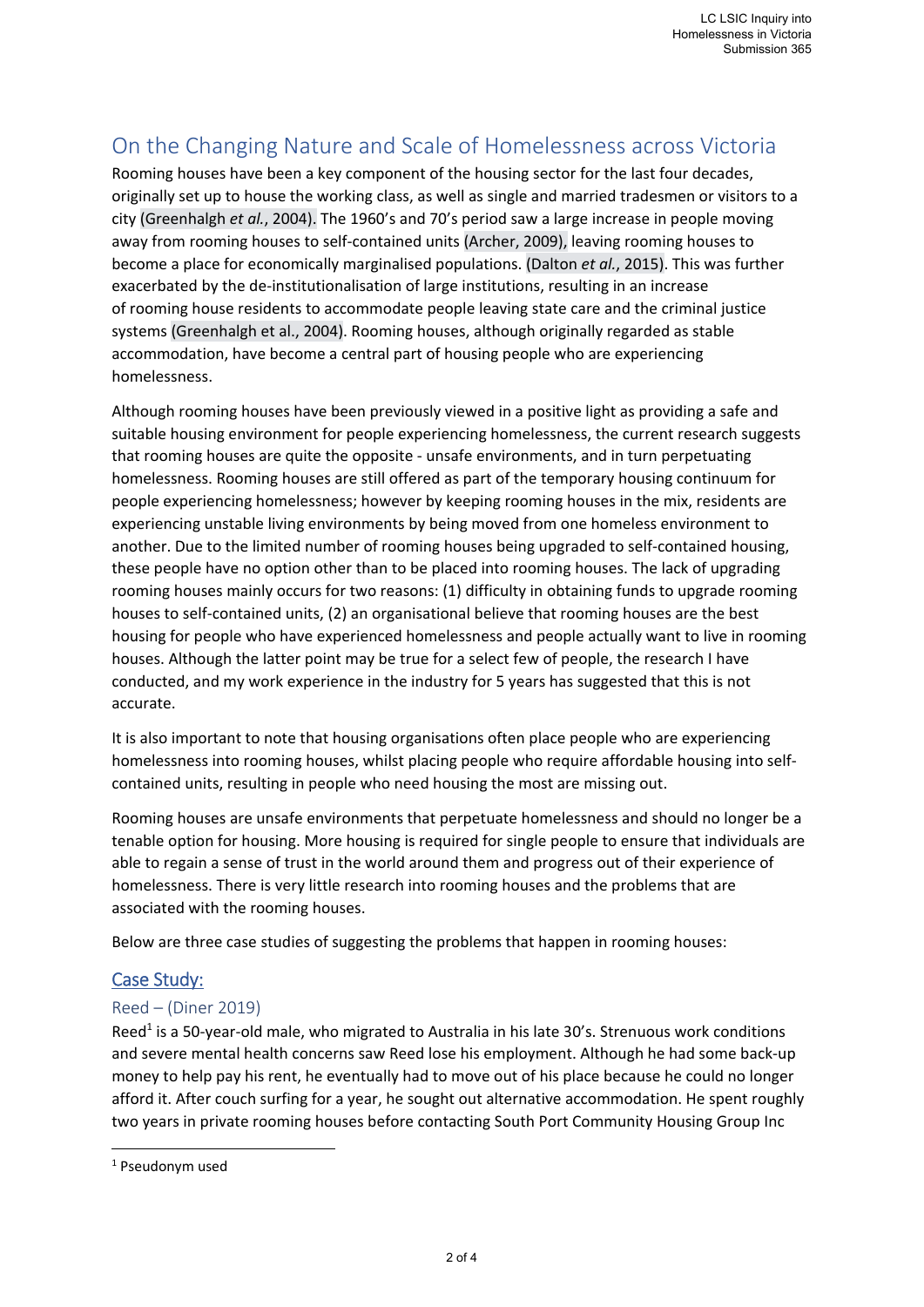(SouthPort). After living in a rooming house for a few months, he moved into a self‐contained unit. *(Diner 2019)*

Reed experience of a rooming house indicates the reason they should not be considered housing and should be converted to provide more housing for single people that is safe and secure.

Reed explains, "*It's a very, very rough environment. And sometimes it only just takes one person to create that roughness. You know, when I was – we'd be getting along really well and then there's this one person who, for whatever reason, is disruptive, is a disruptive influence…. Our arguments are around shared facilities. So, it might be an argument around where food is being stored, for example, or it might be an argument around hygiene, like cleaning up after one's self, like the toilet, for example. Or it might be around the use of the laundry facilities. So, it's generally around shared facilities. "(Diner 2019)* 

*Reed goes onto to explain that there was a sever loss* of dignity when using shared facilities, and that, because of their condition*, "I always remember the feeling of a lack of dignity around doing things just like going to the toilet, like having a shower, just because there was just no respect or concern for the cleanliness of the place by some people".* The inherent nature of shared facilities in rooming houses means that tenants must rely on other tenants' desire to maintain a similar standard of toilet cleanliness. A communal toilet, which is often shared with more than 10 other individuals, can make it difficult to have a set standard that everyone will meet. *(Diner 2019)* 

Yet, he goes onto explain that having a self‐contained unit is a much better options, *"I'm not sleeping on the streets. I'm not in a rooming house. I'm in a unit. I'm in my own unit, my own home. And while, you know, it's not the biggest place, but I have my bed, I have my kitchen, and I have my bathroom. And at the moment, that's what I really need." (Diner 2019)* 

### Emma (Diner 2019)

Emma, a 53‐year‐old female, did not have anywhere to go after experiencing the loss of her partner, so she sought accommodation in a rooming house. Emma was recounting her experience of living in a rooming house and the difficulty, *"on a whole, a lot of, like people would just walk in off the street. You never know who was there. Oh, a lot of drug dealing going on there, that sort of thing... You get up in the morning to go to the toilet or to have a shower and there might be syringes on the floor and the bin is tipped over, crap on the floor.* Not only is this a hygiene issue, it is also a safety concern." *(Diner 2019)*

After living there for over a year and experiencing negative emotions, she managed to secure a place at a self‐contained unit at SouthPort, where she has lived since. For Emma, Southport has also become her home, *"Yeah. Well, it feels like home. These are the sort of things you do when you got your own place, pottering around, doing all those sorts of things. So, yeah, it makes it feel like home. The more homely, the better."* It has gotten to the point that Emma now leaves her door unlocked when she is in the building. Evelyn, who lives in the same building as Emma, feels the same, *"Not feeling like I've got a home, a home base or anything. So it was really nice to actually have a space of my own and finally, you know, just mind a place like home." (Diner 2019)*

Emma's story is a clear indication of how self contained units provide the stability, the control and the safety required to exit homelessness in a meaningful and clear manner.